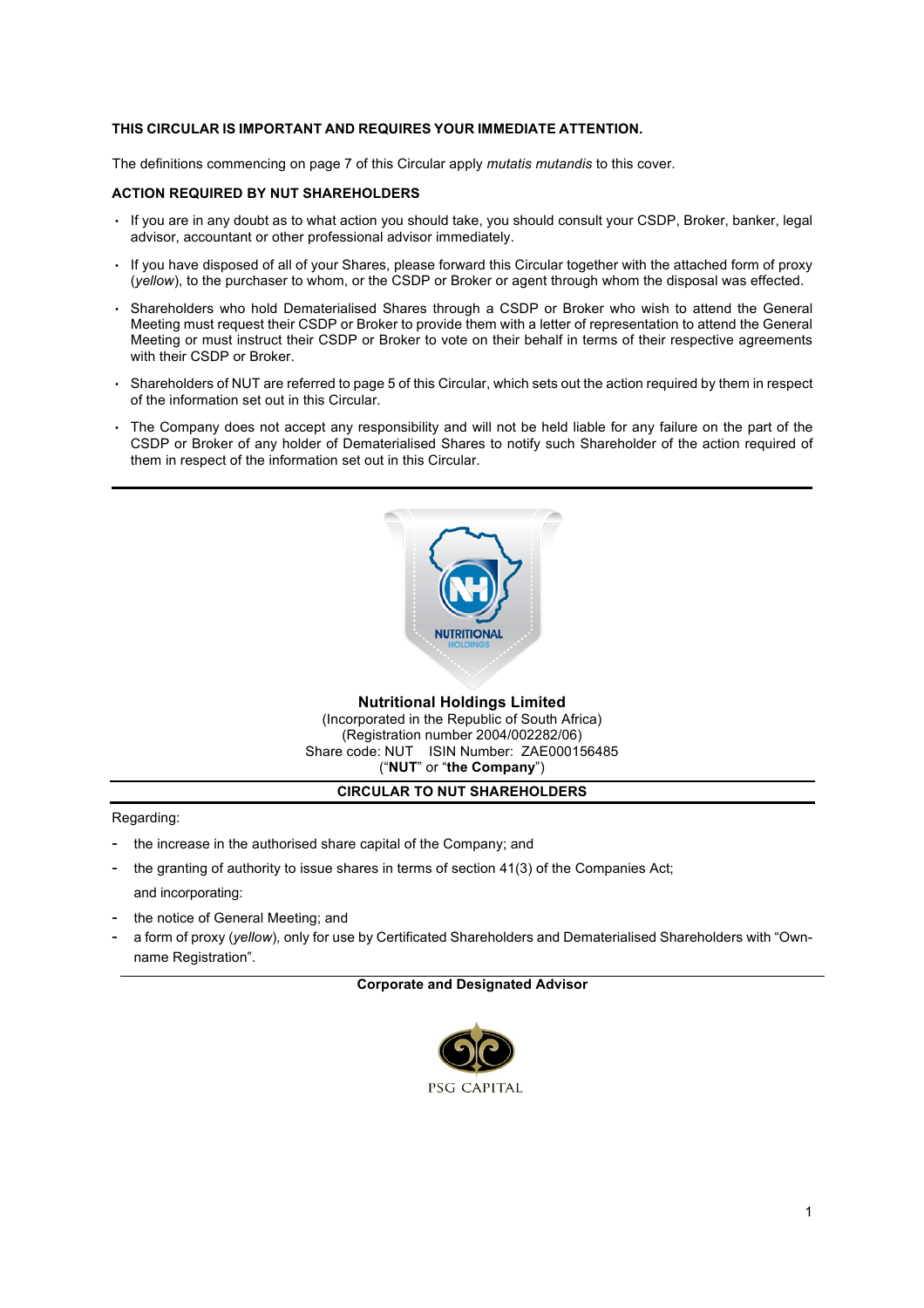#### **Date of issue: 22 December 2017**

This Circular is available in English only. Copies of this Circular may be obtained during normal business hours from the registered office of NUT, the offices of PSG Capital and the Transfer Secretaries at their respective addresses set out in the "Corporate Information and Advisors" section of this Circular from 22 December 2017 until 23 January 2018 (*both days inclusive*). This Circular will also be available on the Company's website at www.nholdings.co.za from 22 December 2017.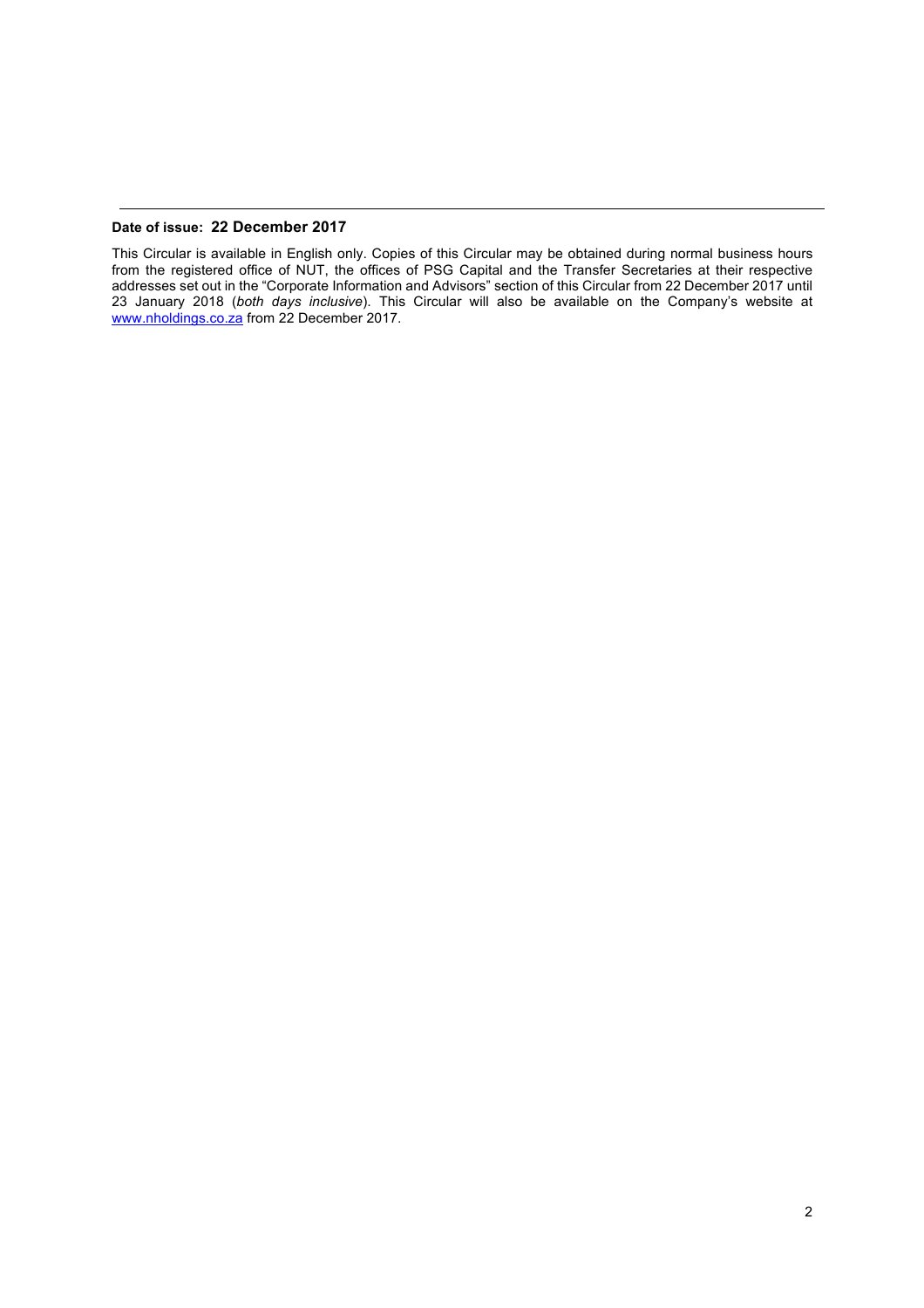#### **CORPORATE INFORMATION AND ADVISORS**

The definitions commencing on page 7 of this Circular apply *mutatis mutandis* to this corporate information and advisors section.

GR Wambach \*# (Chairman) TV Mokgatlha (Chief Executive Officer) RS Etchells (Financial Director) AR Pinfold \* C Kapnias \*#

\* non-executive # independent

## **Corporate and Designated Advisor Transfer Secretaries**

PSG Capital Proprietary Limited (Registration number 2006/015817/07)  $2^{nd}$  Floor, Building 3 11 Alice Lane Sandown Sandton, 2196 (PO Box 650957, Benmore, 2010)

and at

1st Floor Ou Kollege Building 35 Kerk Street Stellenbosch, 7599 (PO Box 7403, Stellenbosch, 7599)

#### **Directors Company Secretary and Registered Office**

JA Etchells CA(SA) Suite 3 49 Richefond Circle Ridgeside Office Estate Umhlanga Rocks 4319 (PO Box 5026, Frosterley Park, La Lucia Ridge Office Estate, 4019)

#### **Date and place of incorporation** 29 January 2004, South Africa

Terbium Financial Services Proprietary Limited (Registration number 2009/018890/07) Beacon House 13 Beacon Road Florida North 1709

(PO Box 61272, Marshalltown, 2107)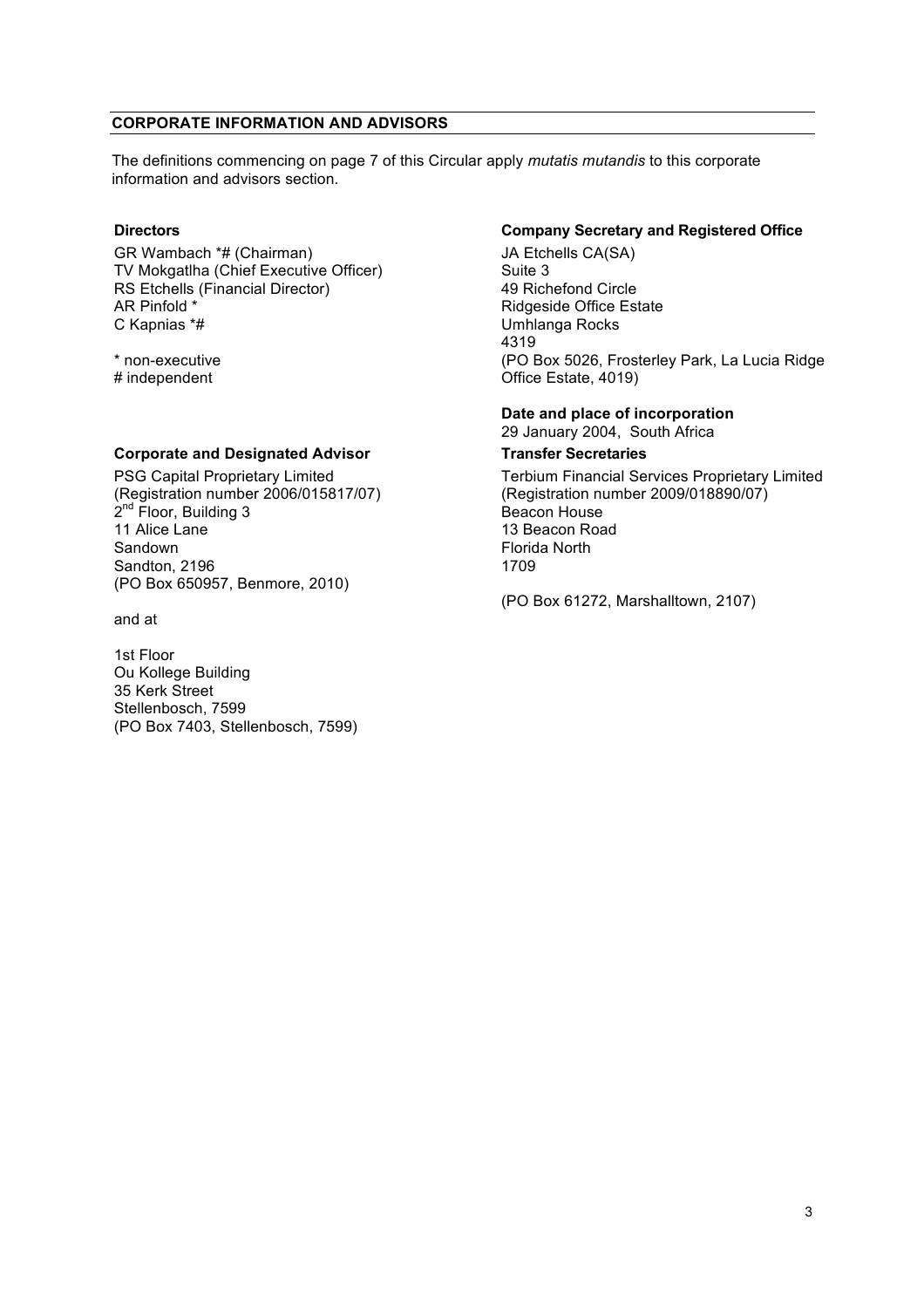# **TABLE OF CONTENTS**

The definitions commencing on page 7 of this Circular apply *mutatis mutandis* to this table of contents.

|                                           | Page |
|-------------------------------------------|------|
| <b>Corporate information and advisors</b> | 3    |
| <b>Action required by Shareholders</b>    | 5    |
| Salient dates and times                   | 6    |
| Definitions                               |      |
| <b>Circular to NUT Shareholders</b>       | 10   |
| Introduction and Purpose of this Circular | 10   |
| Rationale for the Proposed Rights Offer   | 11   |
| Share Increase                            | 11   |
| General Meeting                           | 12   |
| Directors' recommendation                 | 12   |
| Directors' responsibility statement       | 12   |
| Documents available for inspection        | 12   |

# **ATTACHED**

Notice of General Meeting of NUT Shareholders

Form of proxy (*yellow*) in respect of the General Meeting (only for use by Certificated Shareholders and Dematerialised Shareholders who have selected "Own-name Registration")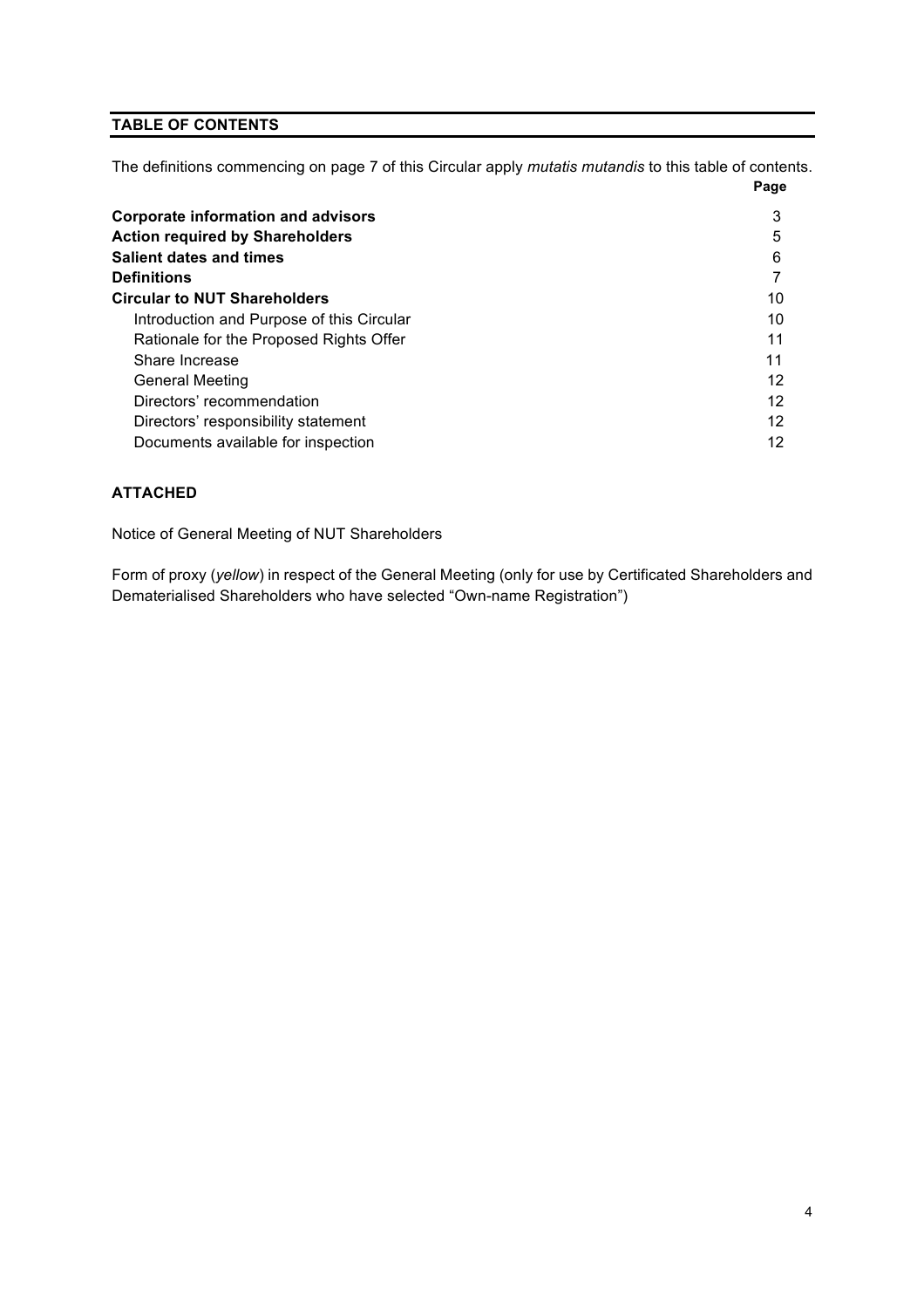## **ACTION REQUIRED BY SHAREHOLDERS**

The definitions commencing on page 7 of this Circular apply *mutatis mutandis* to the following action required by NUT Shareholders.

## **Please take careful note of the following provisions regarding the action required by NUT Shareholders.**

- 1 If you are in any doubt as to what action to take, please consult your CDSP, broker, banker, attorney, accountant or other professional adviser immediately.
- 2 If you have disposed of all your NUT Shares, please forward this Circular to the purchaser of such NUT Shares or to the CSDP, broker, banker or other agent through whom the disposal was effected.

The General Meeting, convened in terms of the notice incorporated in this Circular, will be held at the Boardroom of Great Wall Motors SA (Pty) Ltd, 5 Sneezewood Lane, Glen Anil, Durban, on Tuesday, 23 January 2018, commencing at 10H00.

#### **THE GENERAL MEETING**

#### 1. **If you hold Dematerialised Shares:**

#### 1.1. *Own-name Registration*

You are entitled to attend, or be represented by proxy, and may vote at the General Meeting. If you are unable to attend the General Meeting, but wish to be represented thereat, you must complete and return the attached form of proxy (*yellow*), in accordance with the instructions contained therein, to be received by the Transfer Secretaries, Terbium Financial Services Proprietary Limited, Beacon House, 13 Beacon Road, Florida North, 1709, (PO Box 61272, Marshalltown, 2017) by no later than 10H00 on Friday, 19 January 2018.

## 1.2. *Other than Own-name Registration*

If your CSDP or Broker does not contact you, you are advised to contact your CSDP or Broker and provide them with your voting instructions. If your CSDP or Broker does not obtain instructions from you, they will be obliged to vote in accordance with the instructions contained in the Custody Agreement concluded between you and your CSDP or Broker. You must **not** complete the attached form of proxy (*yellow*). In accordance with the Custody Agreement between you and your CSDP or Broker you must advise your CSDP or Broker timeously if you wish to attend, or be represented at the General Meeting. Your CSDP or Broker will be required to issue the necessary letter of representation to you to enable you to attend, or to be represented at the General Meeting.

#### 2. **If you hold Certificated Shares**

You are entitled to attend, or be represented by proxy, and may vote at the General Meeting. If you are unable to attend the General Meeting, but wish to be represented thereat, you must complete and return the attached form of proxy (*yellow*), in accordance with the instructions contained therein, to be received by the Transfer Secretaries, Terbium Financial Services Proprietary Limited, Beacon House, 13 Beacon Road, Florida North, 1709, (PO Box 61272, Marshalltown, 2017) by no later than 10H00 on Friday, 19 January 2018.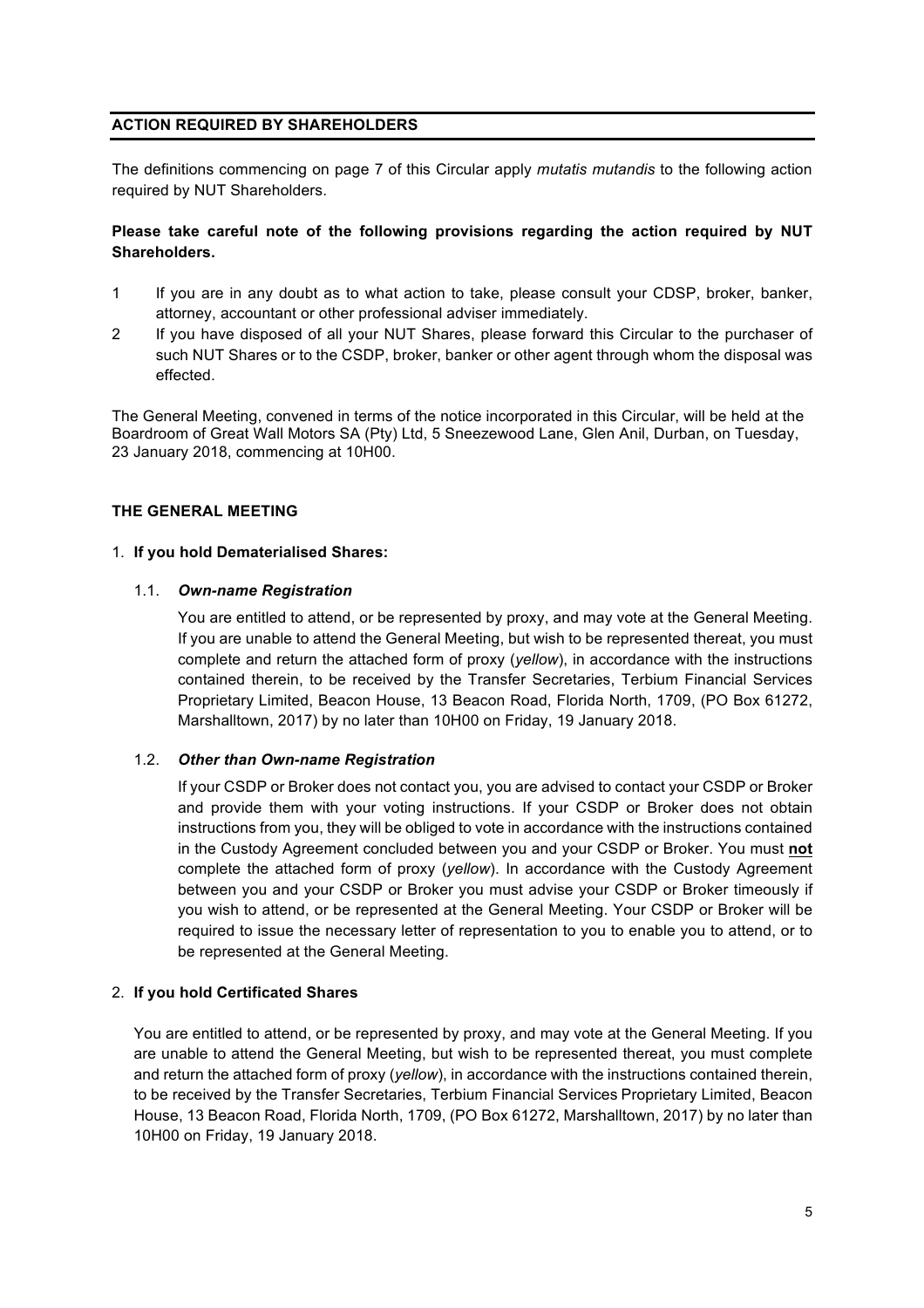*NUT does not accept responsibility and will not be held liable for any failure on the part of the CSDP or Broker of a Dematerialised Shareholder to notify such Shareholder of the General Meeting or any business to be conducted thereat.*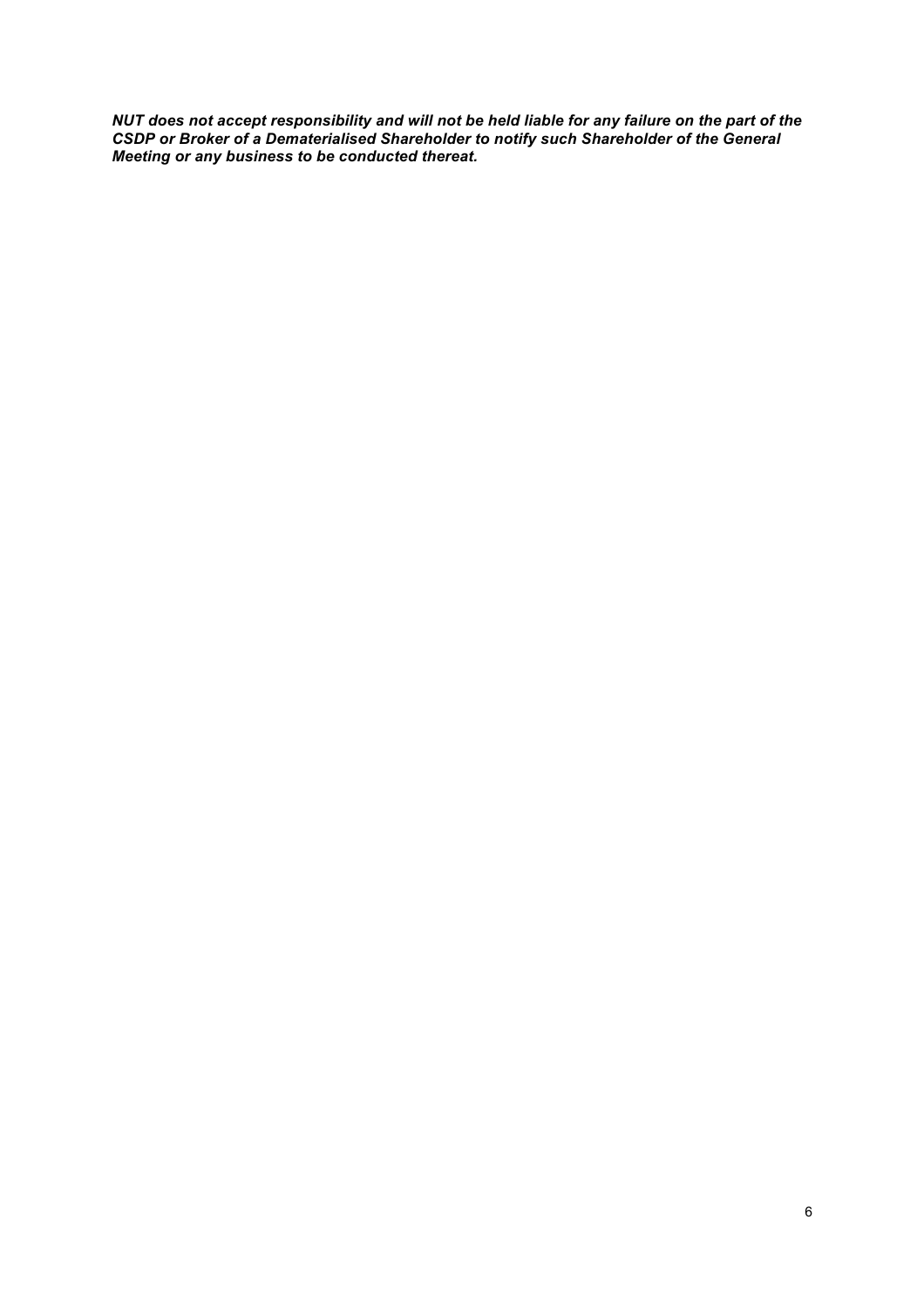## **SALIENT DATES AND TIMES**

The definitions commencing on page 7 of this Circular apply *mutatis mutandis* to this salient dates and times section.

| Record date to determine which Shareholders are eligible to receive the<br>Circular                        | Friday, 15 December 2017 |
|------------------------------------------------------------------------------------------------------------|--------------------------|
| Circular containing notice of General Meeting and form of proxy (yellow)<br>distributed to Shareholders on | Friday, 22 December 2017 |
| Last day to trade in order to be eligible to vote at the General Meeting                                   | Tuesday, 9 January 2018  |
| Record date to be eligible to vote at the General Meeting                                                  | Friday, 12 January 2018  |
| Last day to lodge forms of proxies in respect of the General Meeting by<br>10H00 on                        | Friday, 19 January 2018  |
| General Meeting of NUT Shareholders to be held at 10H00 on                                                 | Tuesday, 23 January 2018 |
| Results of the General Meeting released on SENS on                                                         | Tuesday, 23 January 2018 |
| Note:                                                                                                      |                          |

(1) The above dates and times are subject to change. Any such change will be released on SENS. All times are South African standard times.

(2) NUT Shareholders are referred to page 4 of this Circular for information on the action required to be taken by them.

(3) A form of proxy (yellow) may be handed to the Chairman of the General Meeting prior to the exercise of the voting rights in terms thereof in respect of the resolution in question.

(4) If the General Meeting is adjourned or postponed, forms of proxy *(yellow)* submitted in respect of the initial General Meeting will remain valid in respect of any adjournment or postponement of the General Meeting.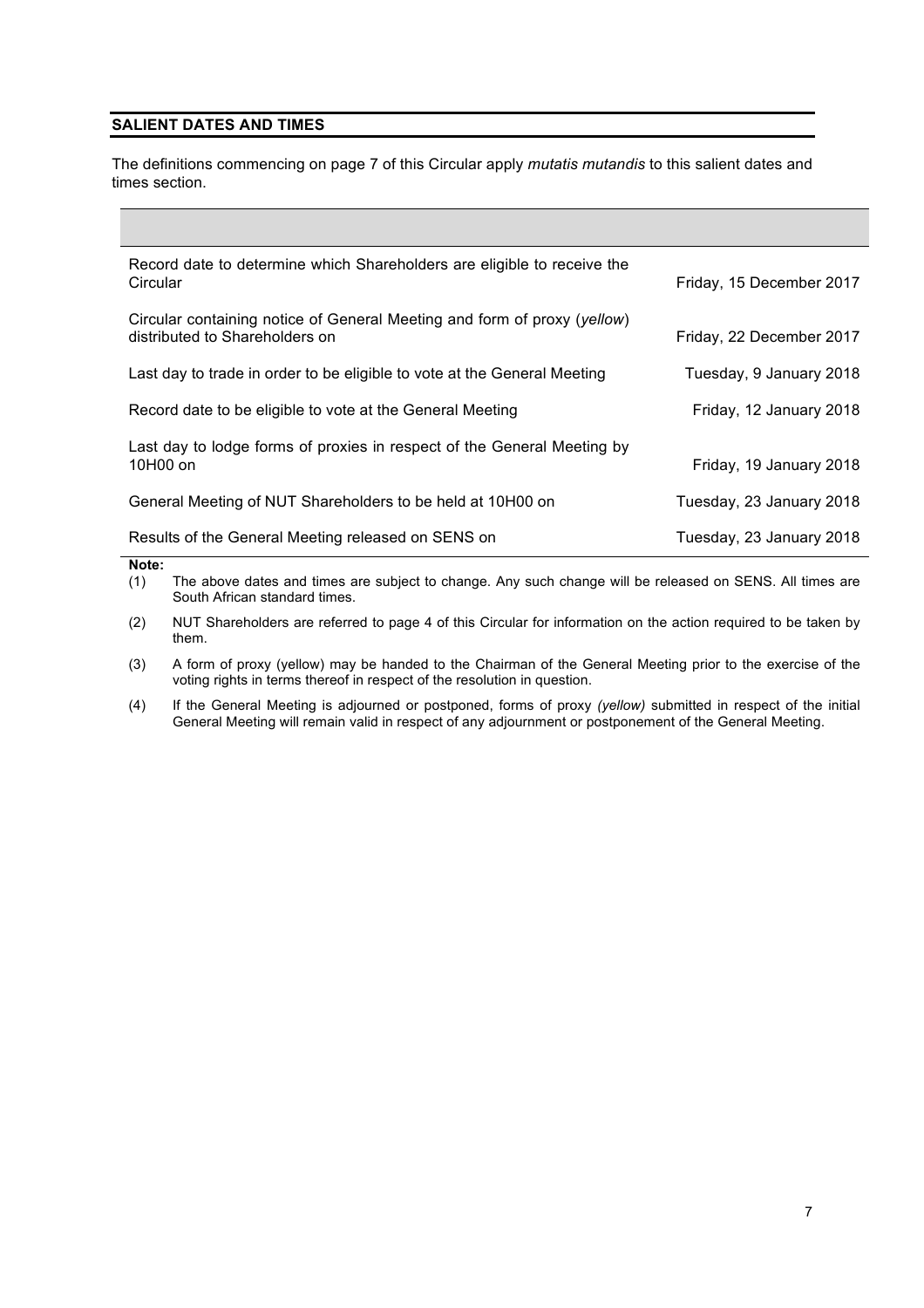## **DEFINITIONS**

In this Circular, unless the context indicates otherwise, reference to the singular shall include the plural and *vice versa*, words denoting one gender include the others, words and expressions denoting natural persons include juristic persons and associations of persons and the words and expressions in the first column have the meanings stated opposite them in the second column.

| "Board" or "Directors"        | the board of directors of NUT set out on page 10 of this<br>Circular;                                                                                                                                                                                   |
|-------------------------------|---------------------------------------------------------------------------------------------------------------------------------------------------------------------------------------------------------------------------------------------------------|
| "Broker"                      | any person registered as a "broking member (equities)" in<br>terms of the Rules of the JSE and in accordance with the<br>provisions of the Financial Markets Act;                                                                                       |
| "Business Day"                | any day, other than a Saturday, Sunday or official public<br>holiday in South Africa;                                                                                                                                                                   |
| "cents"                       | South African cents:                                                                                                                                                                                                                                    |
| "Certificated Shareholders"   | NUT Shareholders who hold Certificated Shares;                                                                                                                                                                                                          |
| "Certificated Shares"         | NUT Shares which have not been Dematerialised, title to which<br>is represented by a share certificate or other Document of Title;                                                                                                                      |
| "Circular"                    | this circular dated 22 December 2017, incorporating, the notice<br>of General Meeting and a form of proxy (yellow) and distributed<br>to NUT Shareholders;                                                                                              |
| "CIPC"                        | the Companies and Intellectual Property Commission<br>established pursuant to section 185 of the Companies Act;                                                                                                                                         |
| "Company" or "NUT"            | Nutritional<br>Holdings<br>Limited,<br>registration<br>number<br>2004/002282/06, a public company with limited liability duly<br>incorporated under the laws of South Africa, the Shares of<br>which are listed on the alternative exchange of the JSE; |
| "Companies Act"               | the Companies Act, 2008, No. 71 of 2008, as amended and<br>including the Companies Regulations, 2011;                                                                                                                                                   |
| "CSDP"                        | a central securities depository participant registered in terms<br>of the Financial Markets Act, with whom a beneficial holder of<br>NUT Shares holds a dematerialised share account;                                                                   |
| "Custody Agreement"           | the agreement which regulates the relationship between the<br>CSDP or Broker and each beneficial holder of Dematerialised<br>Shares;                                                                                                                    |
| "Dematerialise"               | the process whereby share certificates or other physical<br>Documents of Title are replaced with electronic records<br>evidencing ownership of shares for the purposes of Strate;                                                                       |
| "Dematerialised Shares"       | NUT<br>Shares which have been Dematerialised<br>and<br>incorporated into the Strate system;                                                                                                                                                             |
| "Dematerialised Shareholders" | NUT Shareholders who hold Dematerialised Shares;                                                                                                                                                                                                        |
|                               | "Dematerialised own-name Shareholders" NUT Shareholders who hold Dematerialised Shares and who<br>have instructed their CSDP to hold their NUT Shares in their<br>own name on the sub-register;                                                         |
| "Documents of Title"          | share certificates, certified transfer deeds, balance receipts or<br>any other physical documents of title pertaining to the NUT<br>Shares in question acceptable to the Board;                                                                         |
| "Financial Markets Act"       | the Financial Markets Act, No. 19 of 2012;                                                                                                                                                                                                              |
| "General Meeting"             | the general meeting of NUT Shareholders to be held at the<br>Boardroom of Great Wall Motors SA (Pty) Ltd, 5 Sneezewood<br>Lane, Glen Anil, Durban on Tuesday, 23 January 2018 at                                                                        |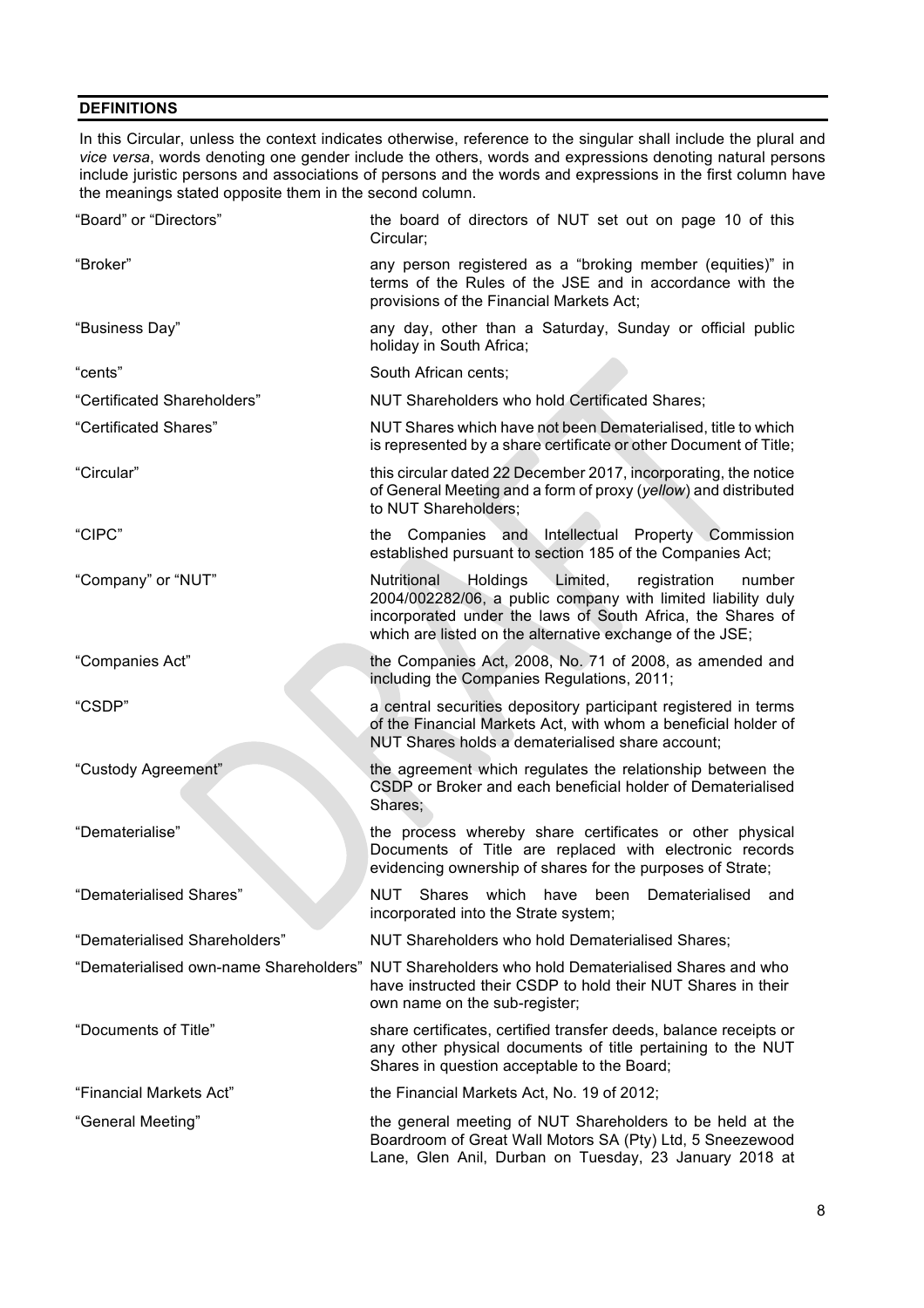|                                      | 10H00, convened in terms of the notice of general meeting<br>attached to, and forming part of, this Circular;                                                                                                                                                                                       |  |  |
|--------------------------------------|-----------------------------------------------------------------------------------------------------------------------------------------------------------------------------------------------------------------------------------------------------------------------------------------------------|--|--|
| "JSE"                                | the exchange operated by the JSE Limited, registration<br>number 2005/022939/06, a public company with limited liability<br>incorporated under the laws of South Africa and licensed as an<br>exchange under the Financial Markets Act;                                                             |  |  |
| "JSE Listings Requirements"          | the Listings Requirements of the JSE;                                                                                                                                                                                                                                                               |  |  |
| "MOI"                                | the memorandum of incorporation of the Company;                                                                                                                                                                                                                                                     |  |  |
| "NUT Group" or "Group"               | NUT and its subsidiaries;                                                                                                                                                                                                                                                                           |  |  |
| "NUT Shares" or "Shares"             | ordinary shares of no par value in the issued share capital of<br>the Company;                                                                                                                                                                                                                      |  |  |
| "NUT Shareholders" or "Shareholders" | holders of NUT Shares, which<br>includes<br>Certificated<br>Dematerialised<br>Shareholders<br>Shareholders,<br>and<br>Dematerialised own-name Shareholders;                                                                                                                                         |  |  |
| "Own-name Registration"              | the registration of NUT Shareholders who hold NUT Shares<br>that have been Dematerialised and are recorded by the CSDP<br>on the sub-register kept by that CSDP in the name of such<br><b>NUT Shareholder:</b>                                                                                      |  |  |
| "PSG Capital"                        | Capital Proprietary Limited, registration number<br>PSG.<br>2006/015817/07, a private company with limited liability duly<br>incorporated under the laws of South Africa, being the<br>corporate and designated advisor to NUT;                                                                     |  |  |
| "Proposed Rights Offer"              | the proposed rights, further details of which will be set out in a<br>circular to be posted to NUT Shareholders in accordance with<br>the Companies Act, which will be addressed only to persons to<br>whom it may lawfully be made and which will contain details of<br>the proposed rights offer; |  |  |
| "Rand" or "R"                        | South African Rand;                                                                                                                                                                                                                                                                                 |  |  |
| "Register"                           | the register of Certificated Shareholders maintained by the<br>Transfer Secretaries and the sub-register of Dematerialised<br>Shareholders maintained by the relevant CSDP's;                                                                                                                       |  |  |
| 'Share Increase"                     | the increase in the authorised share capital of the Company,<br>details of which are set out in paragraph 3 of this Circular;                                                                                                                                                                       |  |  |
| "SENS"                               | the Stock Exchange News Service of the JSE;                                                                                                                                                                                                                                                         |  |  |
| "South Africa"                       | the Republic of South Africa;                                                                                                                                                                                                                                                                       |  |  |
| "Strate"                             | Strate Limited, registration number 1998/022242/06, a public<br>company with limited liability duly incorporated under the laws<br>of South Africa and which is a registered central securities<br>depository responsible for the electronic custody and<br>settlement system used by the JSE; and  |  |  |
| "Transfer Secretaries"               | Terbium Financial Services Proprietary Limited, registration<br>number 2009/018890/07, a private company with limited<br>liability duly incorporated under the laws of South Africa.                                                                                                                |  |  |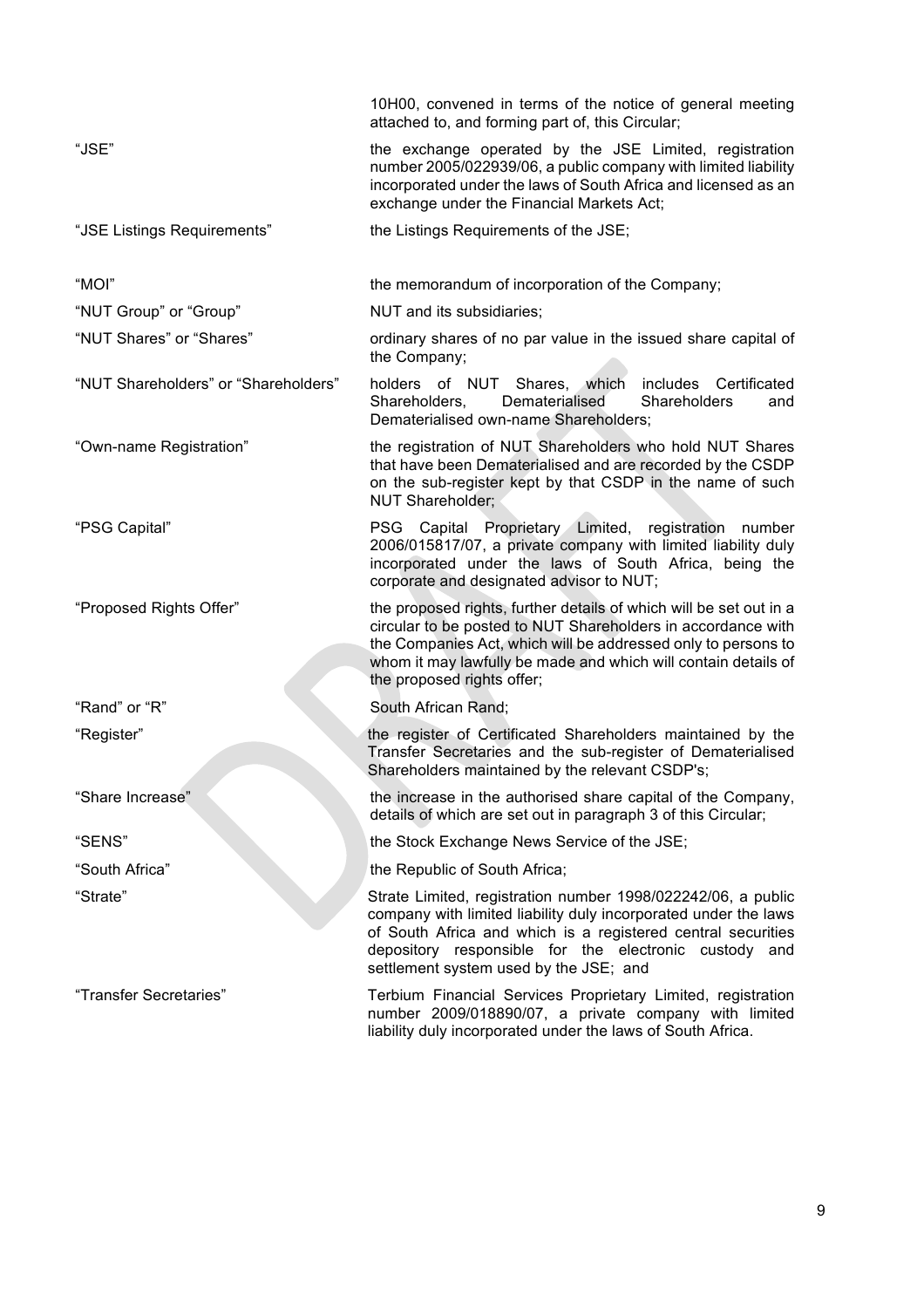

**Nutritional Holdings Limited**

(Incorporated in the Republic of South Africa) (Registration number 2004/002282/06) Share code: NUT ISIN Number: ZAE000156485 ("**NUT**" or "**the Company**")

**Directors**

GR Wambach \*# (Chairman) TV Mokgatlha (Chief Executive Officer) RS Etchells (Financial Director) AR Pinfold \* C Kapnias \*#

\* non-executive # independent

## **CIRCULAR TO NUT SHAREHOLDERS**

#### 1. **INTRODUCTION AND PURPOSE OF THE CIRCULAR**

- 1.1. Shareholders are referred to the various announcements by NUT published on SENS relating to the continued losses incurred by the Company and the requirement to by the Company to seek additional funding. To this end, the Board will continue to seek alternative sources of funding, which funding may include a fresh issue of shares for cash or any other form of fund raising to increase the cash available to the Company, including the Proposed Rights Offer.
- 1.2. The Company wishes to obtain the required shareholder approval to be able to implement the Proposed Rights Offer.
- 1.3. The Company wishes to obtain Shareholder approval for the increase in the authorised share capital of the Company by the amendment to the MOI.
- 1.4. The purpose of the Circular is to:
	- 1.4.1. provide NUT Shareholders with the relevant information in respect of the resolutions required before the Proposed Rights Offer can be implemented and the amendment to the MOI; and
	- 1.4.2. convene the General Meeting to consider and, if deemed fit, approve with or without modification, the resolutions relating to the Proposed Rights Offer and the amendment to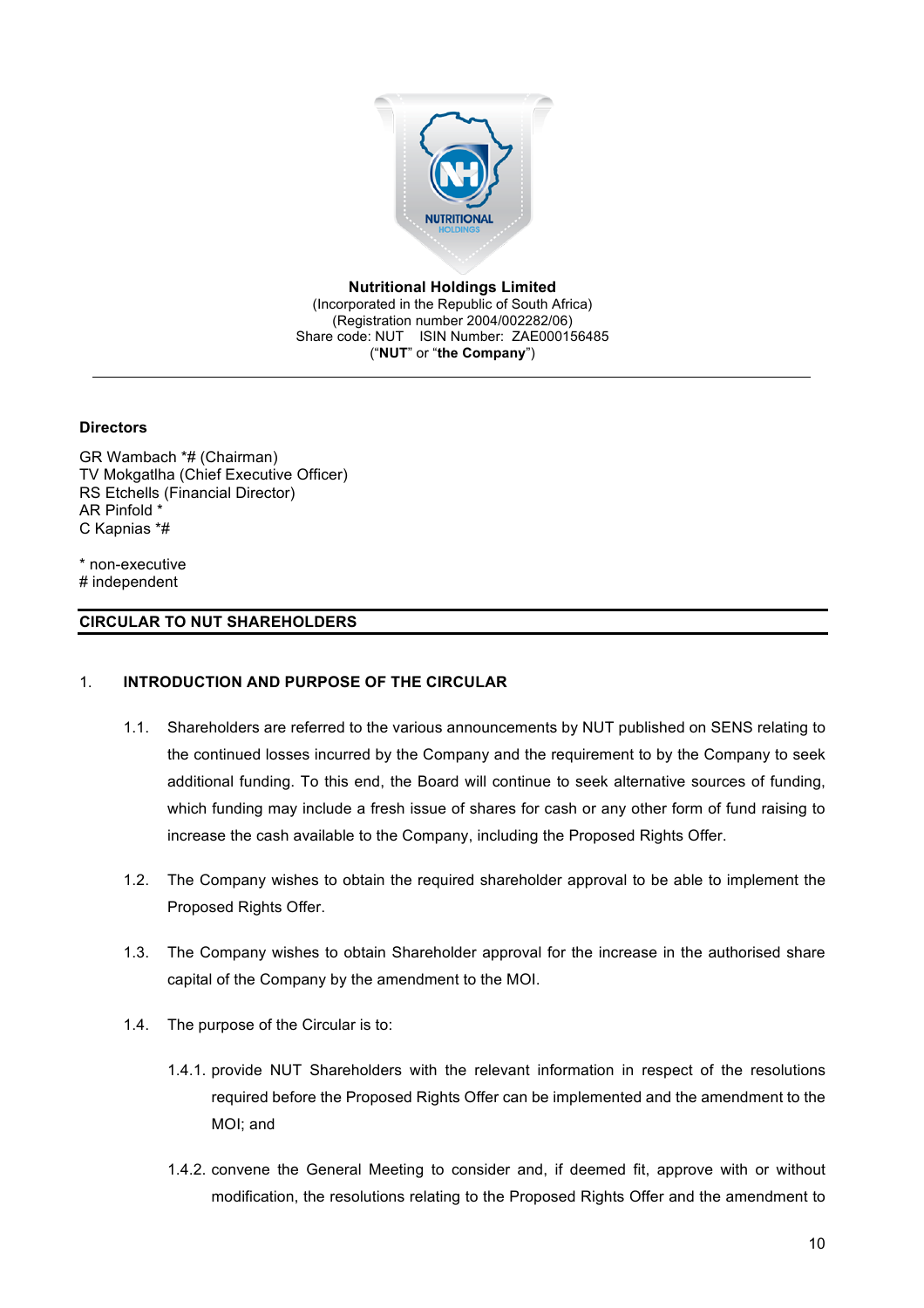the MOI, set out in the notice of General Meeting attached to, and forming part of, this Circular.

# 2. **RATIONALE FOR THE PROPOSED RIGHTS OFFER**

The Company wishes to pursue the Proposed Rights Offer to capitalise the Company in order to fund working capital.

# 3. **SHARE INCREASE**

## 3.1. **Share capital of the Company**

The current share capital of the Company is set out below:

|                                                          | R'000 |
|----------------------------------------------------------|-------|
| Authorised share capital                                 |       |
| 5 000 000 000 ordinary shares of no par value            |       |
| 100 000 000 redeemable preference shares of R0.0001 each |       |
| <b>Issued share capital</b>                              |       |
| 3743 368 179 ordinary shares of no par value             |       |
| (includes 90 000 000 ordinary shares held in treasury)   |       |
| 90 000 000 treasury shares                               |       |
| <b>Stated capital</b>                                    |       |

## 3.2. **Share Increase**

- 3.2.1. In order for the Company to proceed with the Proposed Rights Offer, it is necessary to increase the authorised share capital of the Company. Accordingly, Shareholders will be requested to approve the special resolution necessary to implement an increase in the authorised share capital of the Company from 5 000 000 000 (five billion) ordinary shares of no par value to 15 000 000 000 (fifteen billion) ordinary shares of no par value by an amendment to the MOI in terms of section  $16(1)(c)$  of the Companies Act as set out in the notice of General Meeting attached to, and forming part of, this Circular.
- 3.2.2. The Share Increase will become effective once the special resolution, referred to in clause 3.2.1 above and set out in the notice of General Meeting, has been registered by the CIPC.
- 3.2.3. In terms of the Companies Act, at least 75% (seventy five percent) of all votes of all NUT Shareholders present or represented by proxy at the General Meeting must be exercised in favour of the special resolution relating to the Share Increase.
- 3.2.4. Upon their issue, all ordinary shares issued pursuant to the Share Increase will be listed on the JSE and will rank *pari passu* in all respects with the NUT Shares already in issue.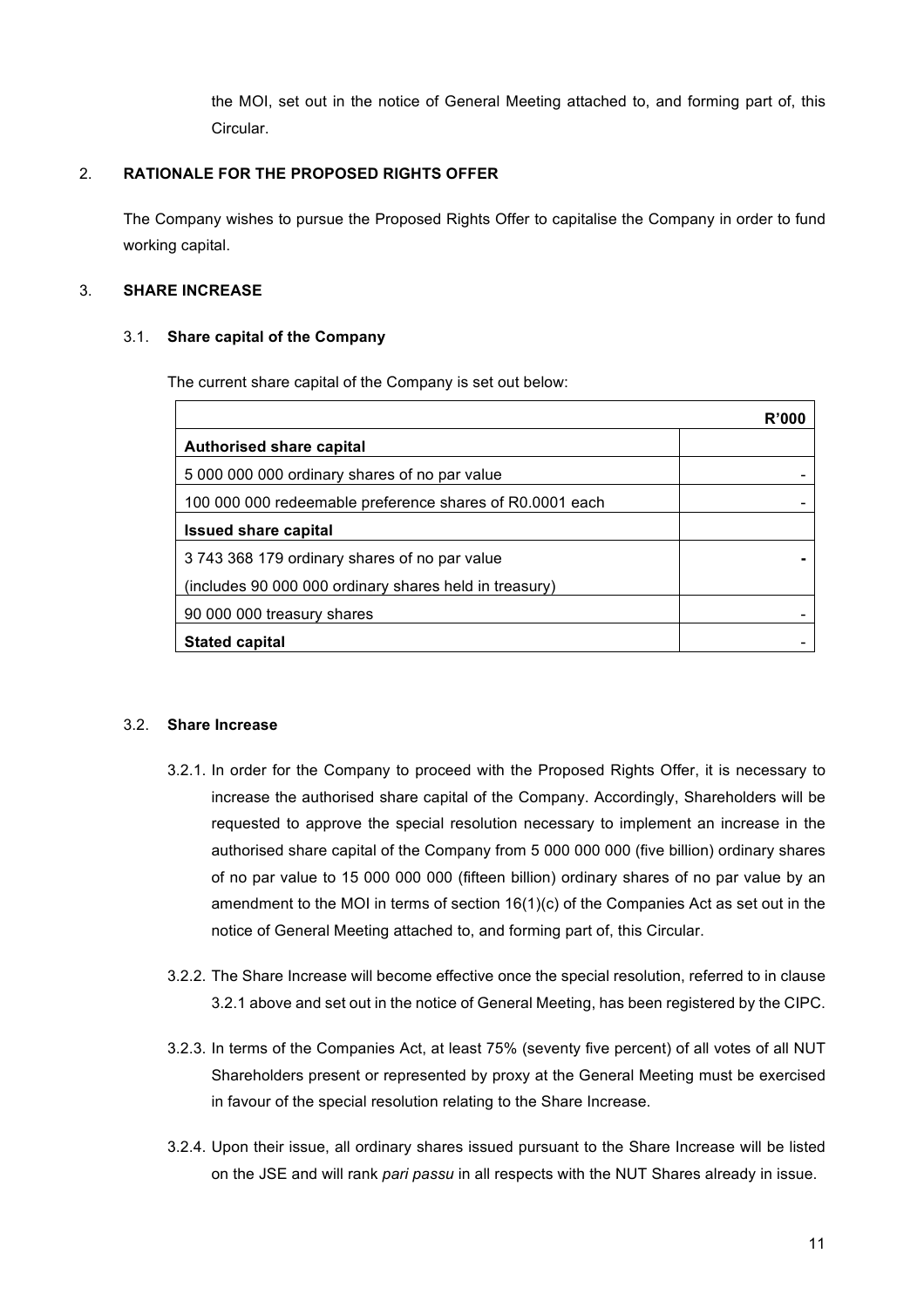3.2.5. The authorised and issued share capital of the Company after the Share Increase will be as follows:

|                                                          | R'000 |
|----------------------------------------------------------|-------|
| <b>Authorised share capital</b>                          |       |
| 15 000 000 000 ordinary shares of no par value           |       |
| 100 000 000 redeemable preference shares of R0.0001 each |       |
| <b>Issued share capital</b>                              |       |
| 3743 368 179 ordinary shares of no par value             |       |
| (includes 90 000 000 ordinary shares held in treasury)   |       |
| 90 000 000 treasury shares                               |       |
| <b>Stated capital</b>                                    |       |

## 3.3. **Authority to issue shares**

- 3.3.1. The voting power of the shares to be issued pursuant to the Proposed Rights Offer may be in excess of 30% (thirty percent) of the voting power of all the issued NUT Shares held by NUT Shareholders prior to the issue of NUT Shares as part of the Proposed Rights Offer.
- 3.3.2. Accordingly, it is necessary to obtain the authority of NUT Shareholders by way of a special resolution, as required in terms of section 41(3) of the Companies Act, in order to proceed with the Proposed Rights Offer.
- 3.3.3. In terms of the Companies Act, at least 75% (seventy five percent) of all votes of all NUT Shareholders present or represented by proxy at the General Meeting must be exercised in favour of the special resolution, in terms of section 41(3) of the Companies Act, to authorise the issue of NUT Shares for the Proposed Rights Offer.

# 4. **GENERAL MEETING**

- 4.1. A general meeting of the NUT Shareholders will be held at 10H00 on Tuesday, 23 January 2018 at the Boardroom of Great Wall Motors SA (Pty) Ltd, 5 Sneezewood Lane, Glen Anil, Durban for the purpose of considering, and if deemed fit, passing, with or without modification, the resolutions necessary to give effect to the increase in the authorised share capital and the authority to issue shares for the Proposed Rights Offer and the matters incidental thereto. The resolutions to be put to NUT Shareholders for their approval are set out in the notice of General Meeting of NUT Shareholders attached to, and forming part of, this Circular.
- 4.2. Details of the action required to be taken by NUT Shareholders in respect of the General Meeting are set out on page 5 of this Circular.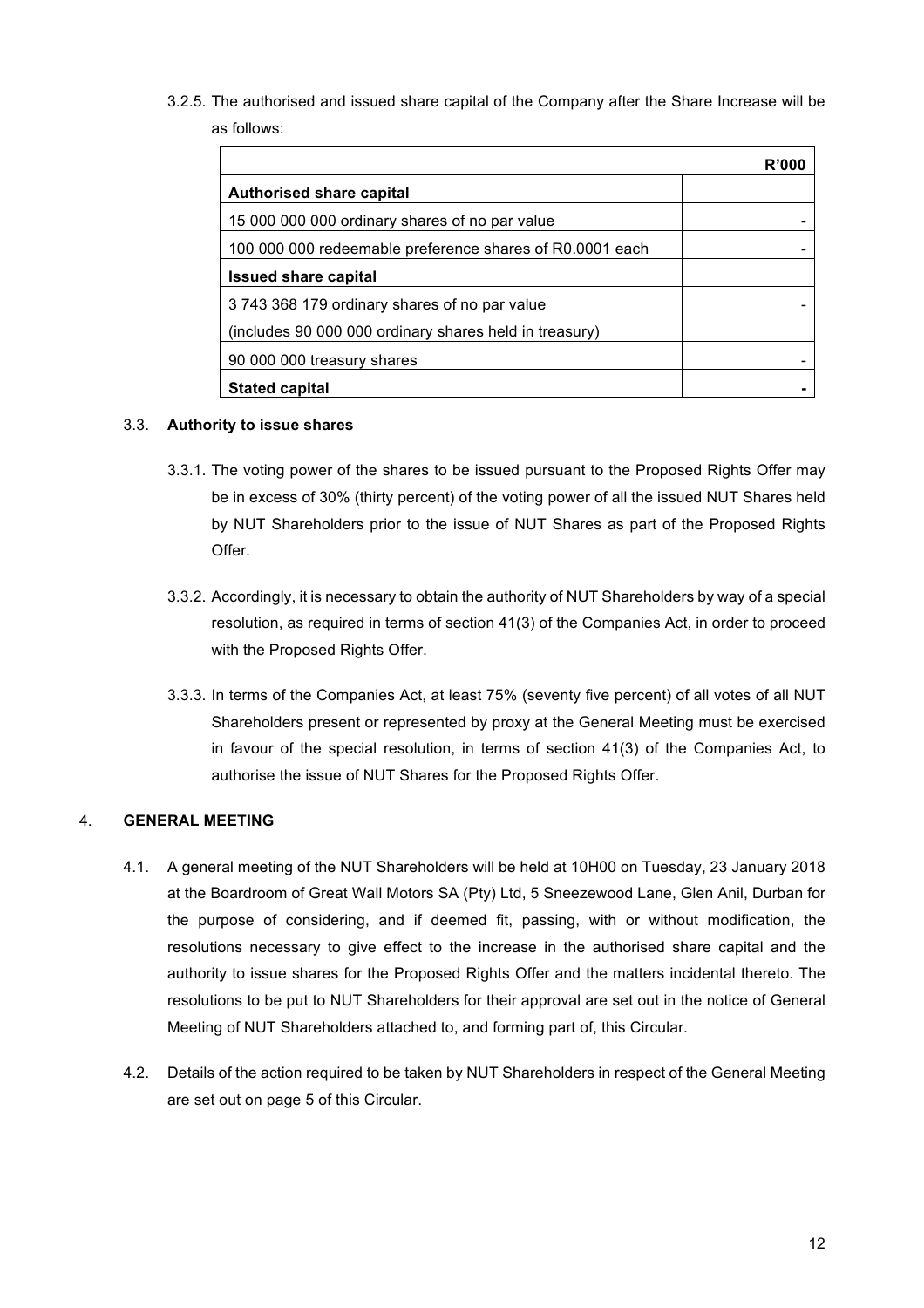# 5. **DIRECTORS' RECOMMENDATION**

- 5.1. The Board is of the opinion that the resolutions being proposed are beneficial to the Company and recommends that NUT Shareholders vote in favour of the resolutions to be proposed at the General Meeting.
- 5.2. The Directors, intend voting the NUT Shares held by them in favour of the resolutions to be proposed at the General Meeting.

## 6. **DIRECTORS' RESPONSIBILITY STATEMENT**

The Directors, whose names appear on page 10 this Circular collectively and individually accept full responsibility for the accuracy of the information furnished relating to the NUT Group and certify that to the best of their knowledge and belief, that there are no facts which have been omitted which would make any statement false or misleading, and that all reasonable enquiries to ascertain such facts have been made, and that this Circular contains all information required by law and the JSE Listings Requirements.

## 7. **DOCUMENTS AVAILABLE FOR INSPECTION**

Copies of this Circular and the revised MOI will be available for inspection at any time during normal business hours from 22 December 2017 until the close of business on 23 January 2018, at the registered office of the Company at the address indicated in the "Corporate Information" section of this Circular and on the Company's website (www.nholdings.co.za).

**Signed at Umhlanga by RS Etchells on behalf of all the Directors of Nutritional Holdings Limited in terms of powers of attorneys signed by such Directors.**

**RS Etchells Financial Director**

\_\_\_\_\_\_\_\_\_\_\_\_\_\_\_\_\_\_\_\_\_\_\_\_\_\_\_\_\_\_\_\_

**22 December 2017**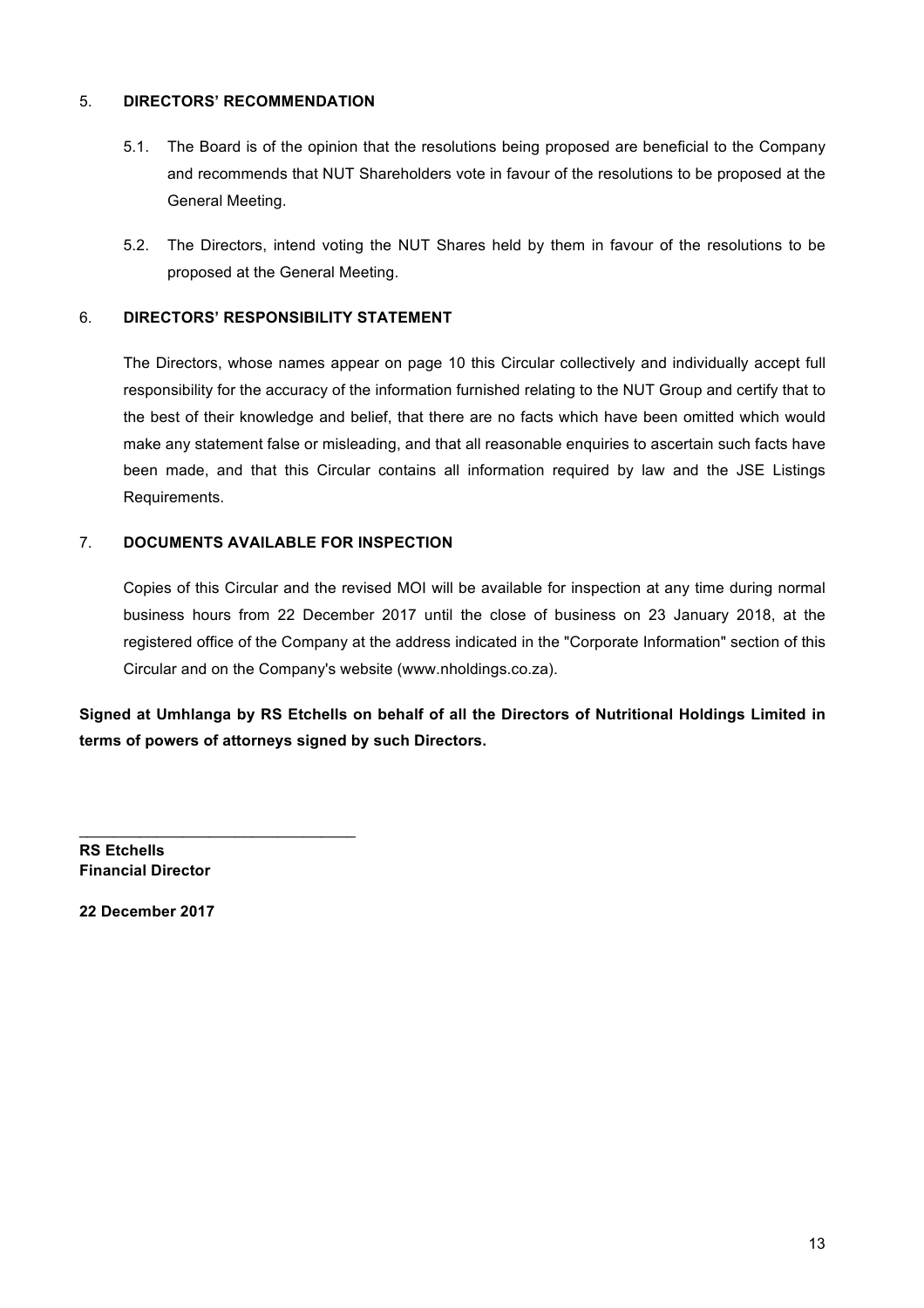

**Nutritional Holdings Limited** (Incorporated in the Republic of South Africa) (Registration number 2004/002282/06) Share code: NUT ISIN Number: ZAE000156485 ("**NUT**" or "**the Company**")

## **NOTICE OF GENERAL MEETING OF NUT SHAREHOLDERS**

Notice is hereby given that a general meeting of Shareholders of NUT ("**the General Meeting**") will be held at 10H00 on Tuesday, 23 January 2018 at the Boardroom of Great Wall Motors SA (Pty) Ltd, 5 Sneezewood Lane, Glen Anil, Durban for the purpose of considering, and if deemed fit, passing, with or without modification, the following resolutions set out in this notice of General Meeting.

#### *Note:*

- *The definitions commencing on page 8 of the Circular to which this notice of General Meeting is attached, apply mutatis mutandis to this notice of General Meeting and to the resolutions set out below.*
- *For a special resolution to be approved by Shareholders, it must be supported by at least 75% of the voting rights exercised on the resolution. For an ordinary resolution to be approved by Shareholders, it must be supported by more than 50% of the voting rights exercised on the resolution.*

## 1. **SPECIAL RESOLUTION NUMBER 1 – SHARE INCREASE**

"**RESOLVED** that the authorised share capital of the Company be and is hereby increased from 5 000 000 000 ordinary shares of no par value to 15 000 000 000 ordinary shares of no par value by way of amendment to the MOI in terms of section 16(1)(c) of the Companies Act by the filing of a notice of amendment with the CIPC."

## **Reason and effect**

The reason for Special Resolution Number 1 is to increase the authorised share capital of the Company by way of amendment to the MOI in terms of section 16(1)(c) of the Companies Act by the filing of a notice of amendment with the CIPC. The effect of Special Resolution Number 1 will be that the Company's authorised share capital of 5 000 000 000 ordinary shares of no par value will be increased to 15 000 000 000 ordinary shares of no par value.

## 2. **SPECIAL RESOLUTION NUMBER 2 – AUTHORITY TO ISSUE SHARES**

"RESOLVED that, subject to the approval of Special Resolution Number 1 and in terms of section 41(3) of the Companies Act, the Directors be and are hereby authorised to issue such number of NUT Shares in the authorised but unissued share capital of the Company as are required pursuant to and for the purposes of implementing the Proposed Rights Offer, even if such number of NUT Shares have voting power equal to or in excess of 30% of the voting rights of all NUT Shares immediately prior to such issue."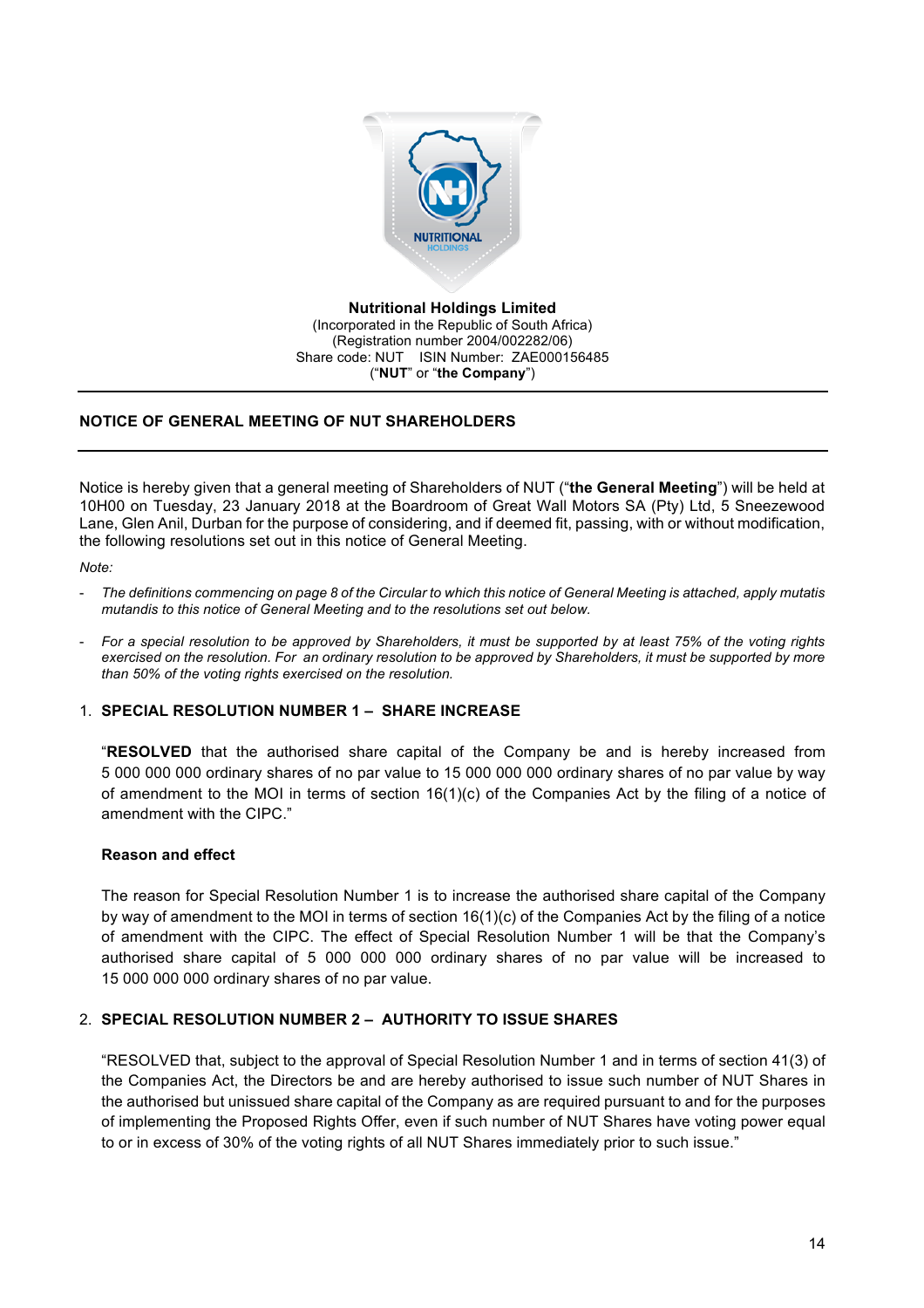## **Reason and effect**

The reason for, and effect of, Special Resolution Number 2 is to authorise the Directors to issue NUT Shares as may be required in implementing the Proposed Rights Offer, as required in terms of section 41(3) of the Companies Act.

## 3. **ORDINARY RESOLUTION NUMBER 1 - AUTHORITY OF DIRECTORS**

"**RESOLVED** that any Director or the company secretary be and is hereby authorised to do all such things and sign all such documentation as are necessary to give effect to the ordinary and special resolutions set out in this notice, hereby ratifying and confirming all such things already done and documentation already signed."

## **ELECTRONIC PARTICIPATION**

Should any Shareholder wish to participate in the General Meeting by way of electronic participation, such Shareholder should make application to so participate, in writing (including details as to how the Shareholder or its representative can be contacted), to the Transfer Secretaries at the stated address below, to be received by the Transfer Secretaries at least 10 (ten) Business Days prior to the General Meeting in order for the Transfer Secretaries to arrange for the Shareholder (or its representative) to provide reasonably satisfactory identification to the Transfer Secretaries for purposes of section 63(1) of the Companies Act and for the Transfer Secretaries to provide the Shareholder (or its representative) with the details as to how to access any electronic participation to be provided.

The Company reserves the right to elect not to provide for electronic participation at the General Meeting in the event that it is not practical to do so. The costs of accessing any means of electronic participation provided by the Company will be borne by the Shareholder so accessing the electronic participation. NUT Shareholders are advised that participation in the General Meeting by way of electronic participation will not entitle a Shareholder to vote through an electronic medium. Should a Shareholder wish to vote at the General Meeting, such Shareholder may do so by attending and voting at the General Meeting either in person or by proxy.

## **VOTING AND PROXIES**

The date on which Shareholders must be recorded, as such in the Register for purposes of being entitled to receive this notice is Friday, 15 December 2017.

The date on which Shareholders must be recorded in the Register for purposes of being entitled to attend and vote at the General Meeting is Friday, 12 January 2018. Accordingly, the last day to trade to be entitled to attend and vote at the General Meeting is Tuesday, 9 January 2018.

Section 63(1) of the Companies Act requires that meeting participants provide satisfactory identification. Meeting participants will be required to provide proof of identification to the reasonable satisfaction of the Chairman of the General Meeting and must accordingly bring a copy of their identity document, passport or drivers license to the General Meeting. If in doubt as to whether any document will be regarded as satisfactory proof of identification, meeting participants should contact the Transfer Secretaries for guidance.

Shareholders entitled to attend and vote at the General Meeting, may appoint one or more proxies to attend, speak and vote in his/her stead. A proxy need not be a shareholder of the Company. A form of proxy (*yellow*), in which the relevant instructions for its completion are set out, is enclosed for use by a Certificated Shareholder or Dematerialised Shareholder with "Own-name" Registration who wishes to be represented at the General Meeting. Completion of a form of proxy (*yellow*) will not preclude such Shareholder from attending and voting (in preference to that Shareholder's proxy) at the General Meeting.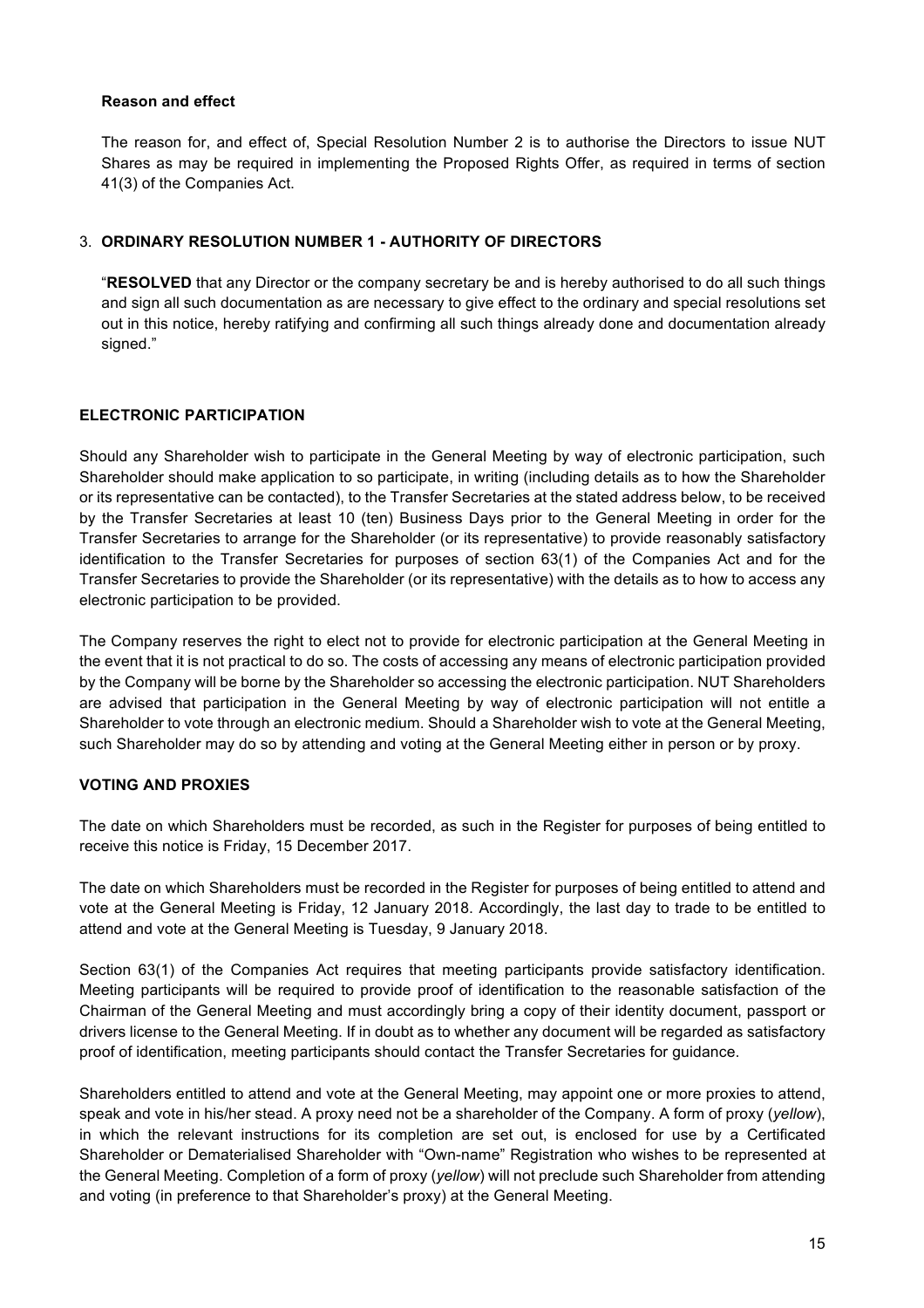# **RS ETCHELLS Financial director 22 December 2017**

# **Registered office**

49 Richefond Circle Ridgeside Office Estate Umhlanga Rocks 4319 (PO Box 5026, Frosterley Park, La Lucia Ridge Office Estate, 4019)

#### **Transfer secretaries**

Terbium Financial Services Proprietary Limited (Registration number 2009/018890/07) Beacon House 13 Beacon Road Florida North 1709 (PO Box 61272, Marshalltown, 2107)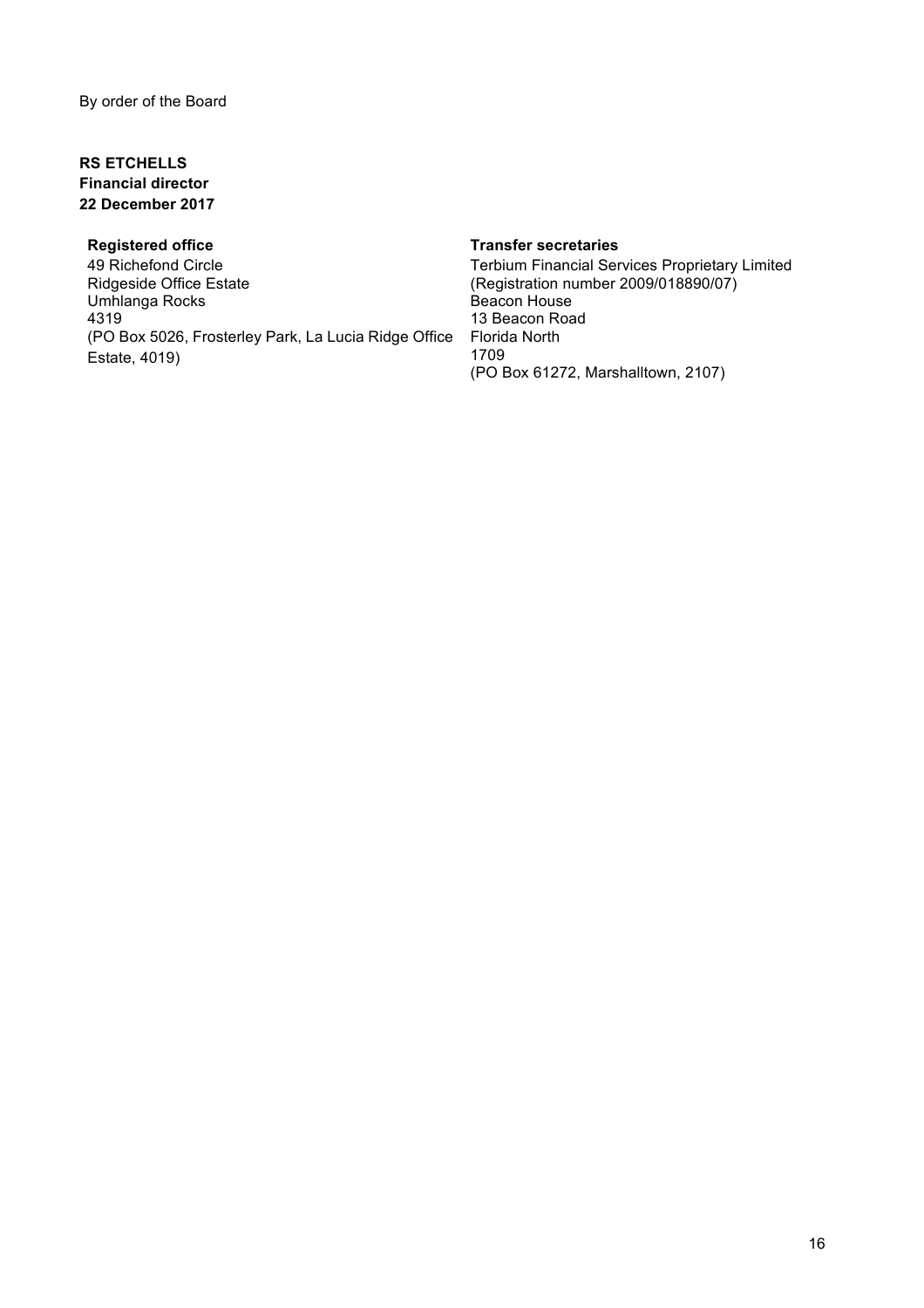

#### **Nutritional Holdings Limited** (Incorporated in the Republic of South Africa) (Registration number 2004/002282/06) Share code: NUT ISIN Number: ZAE000156485 ("**NUT**" or "**the Company**")

# **FORM OF PROXY – FOR USE BY CERTIFICATED AND DEMATERIALISED OWN-NAME SHAREHOLDERS ONLY**

*The definitions commencing on page 8 of the circular to which this form of proxy is attached, apply mutatis mutandis to this form of proxy.*

For use at the General Meeting of Shareholders of the Company, to be held at 10H00 on Tuesday, 23 January 2018 at the Boardroom of Great Wall Motors SA (Pty) Ltd, 5 Sneezewood Lane, Glen Anil, Durban.

I/We (Full names in BLOCK LETTERS please)

| of (address)                       |                                              |
|------------------------------------|----------------------------------------------|
| Telephone number (                 |                                              |
| Cellphone number                   |                                              |
| Email address                      |                                              |
| being the registered holder(s) of: | Shares hereby appoint:<br>or failing him/her |
| 2.                                 | or failing him/her                           |

3. the Chairman of the General Meeting

as my/our proxy to vote for me/us on my/our behalf at the General Meeting which will be held for the purpose of considering and, if deemed fit, passing, with or without modification, the resolutions to be proposed thereat and at each adjournment thereof and to vote for and/or against the said resolutions and/or to abstain from voting in respect of the Shares of the Company registered in my/our name(s), in accordance with the following instructions (see notes):

|                                     | <b>Number of Shares</b> |                |                |
|-------------------------------------|-------------------------|----------------|----------------|
|                                     | For                     | <b>Against</b> | <b>Abstain</b> |
| <b>Special Resolution Number 1</b>  |                         |                |                |
| Share Increase                      |                         |                |                |
| <b>Special Resolution Number 2</b>  |                         |                |                |
| Authority to issue Shares           |                         |                |                |
| <b>Ordinary Resolution Number 1</b> |                         |                |                |
| <b>Authority of Directors</b>       |                         |                |                |

Please indicate your voting instruction by way of inserting the number of Shares or by a cross in the space provided should you wish to vote all of your Shares.

| Signed at | on | /2018 |
|-----------|----|-------|
| Signature |    |       |

Assisted by me *(where applicable) (State capacity and full name)*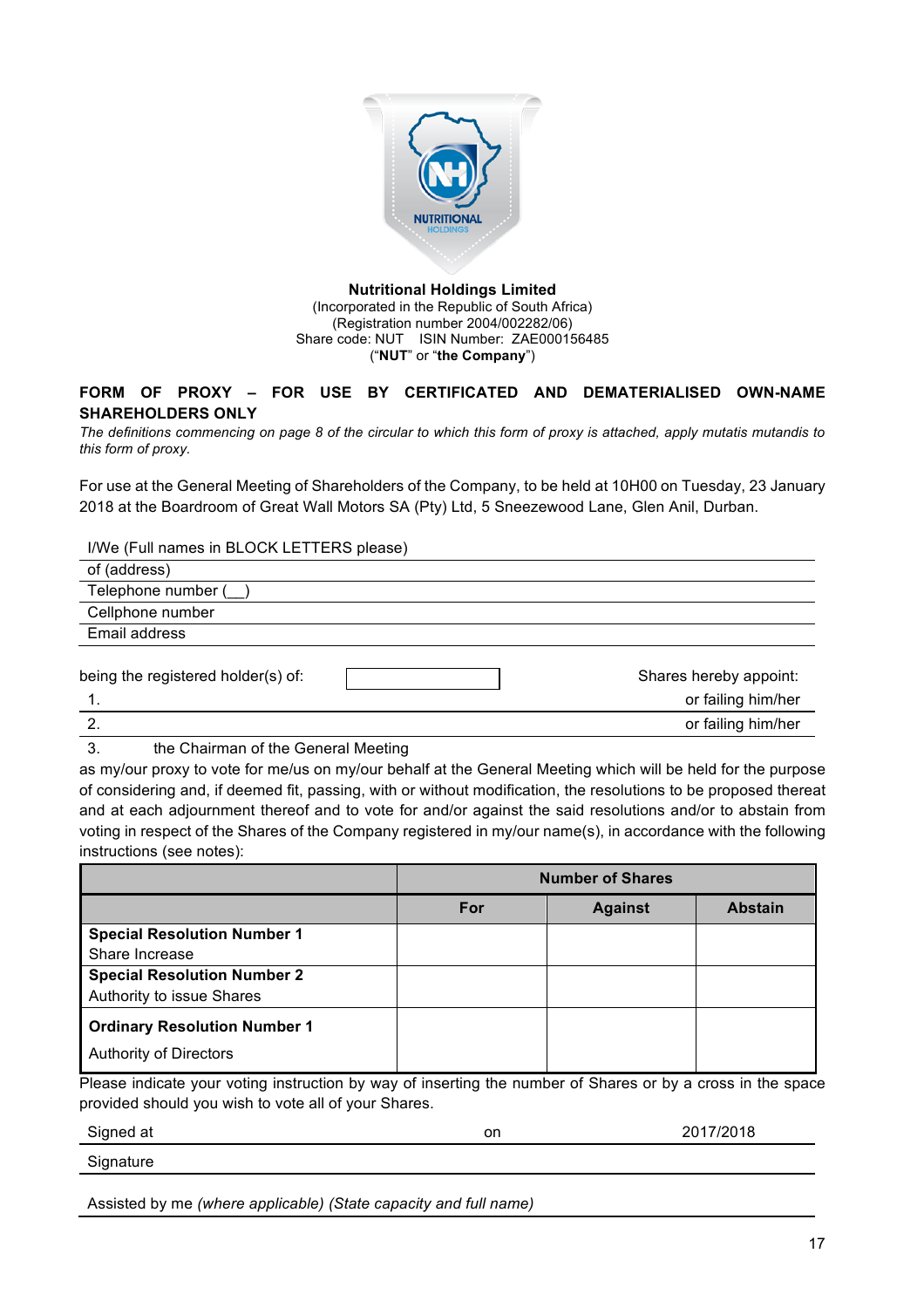Each Shareholder is entitled to appoint one or more proxy(ies) (who need not be a Shareholder(s) of the Company) to attend, speak and, vote in his stead at the General Meeting.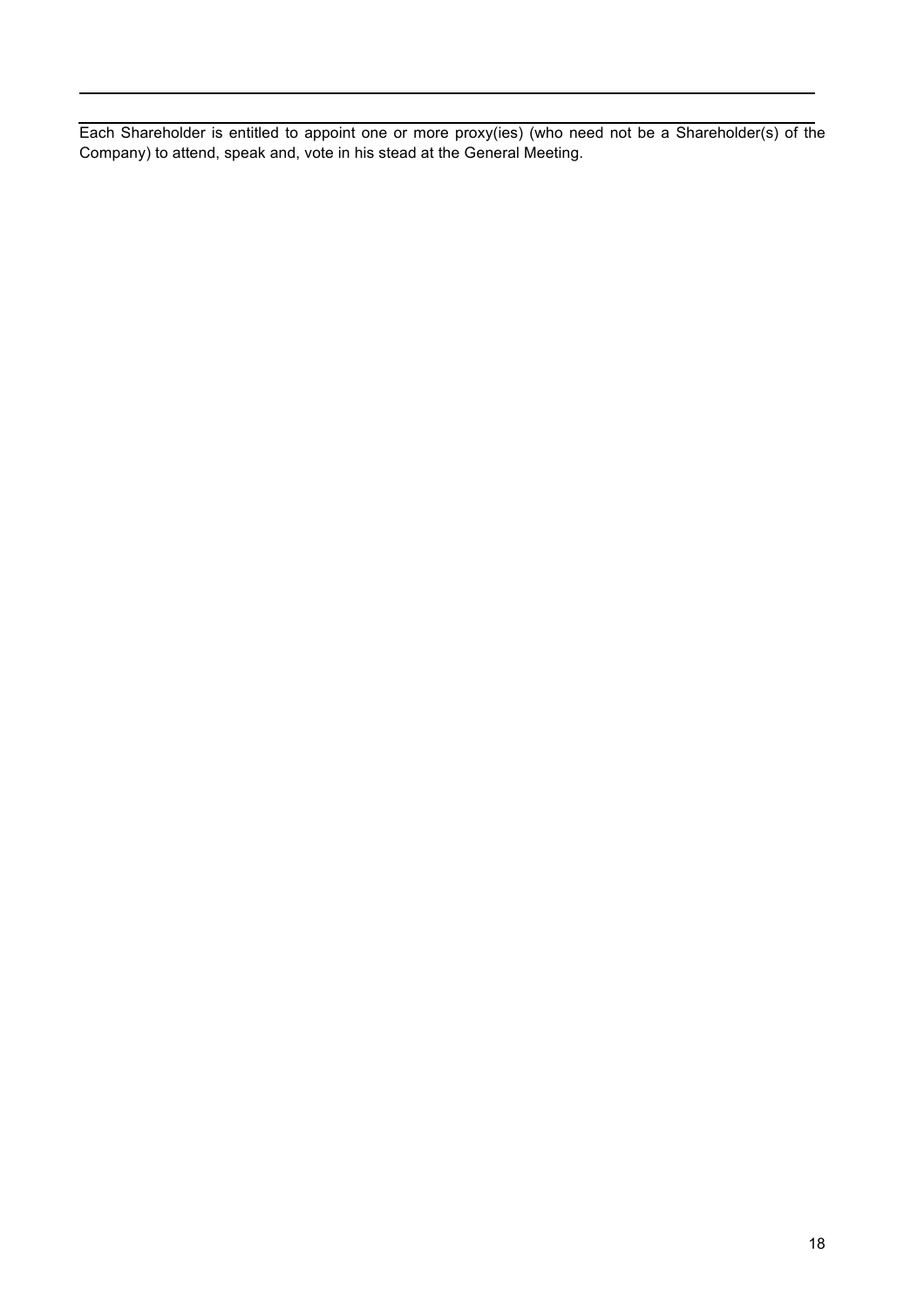#### **Notes:**

- 1. A NUT Shareholder may insert the name of a proxy or the names of two alternative proxies of the Shareholder's choice in the space(s) provided, with or without deleting "the Chairman of the General Meeting", but any such deletion must be initialled by the Shareholder. The person whose name stands first on the form of proxy *(yellow)* and who is present at the General Meeting will be entitled to act as proxy to the exclusion of those whose names follow.
- 2. A Shareholder is entitled to one vote on a show of hands and on a poll one vote in respect of each Share held. A resolution put to the vote shall be decided by a show of hands unless before, or on the declaration of the results of the show of hands, a poll shall be demanded by the chairman of the General Meeting or any person entitled to vote at the General Meeting.
- 3. A Shareholder's instructions to the proxy(ies) must be indicated by the insertion of the relevant number of Shares to be voted on behalf of that Shareholder in the appropriate box provided. Failure to comply with the above will be deemed to authorise the chairman of the General Meeting, if he/she is the authorised proxy, to vote in favour of the resolutions at the General Meeting, or any other proxy to vote or to abstain from voting at the General Meeting, as he/she deems fit, in respect of all the Shares concerned. A Shareholder or his/her proxy is not obliged to use all the votes exercisable by the Shareholder or his/her proxy, but the total of the votes cast and in respect whereof absentions are recorded may not exceed the total of the votes exercisable by the Shareholder or his/her proxy.
- 4. When there are joint registered holders of any Shares, any one of such persons may vote at the General Meeting in respect of such Shares as if he/she was solely entitled thereto, but, if more than one of such joint holders be present or represented at any meeting, that one of the said persons whose name stands first in the register in respect of such Shares or his/her proxy, as the case may be, shall alone be entitled to vote in respect thereof. Several executors or administrators of a deceased shareholder, in whose name any Shares stand, shall be deemed joint holders thereof.
- 5. Forms of proxy *(yellow)* must be completed and returned to be received by the Transfer Secretaries, Terbium Financial Services Proprietary Limited, Beacon House, 13 Beacon Road, Florida North, 1709, (PO Box 61272, Marshalltown, 2017), so as to be received by not later than 10H00 on Friday, 19 January 2018 alternatively, such form of proxy (yellow) may be handed to the Chairman of the General Meeting prior to the exercise of the voting rights in terms thereof in respect of the resolution in question.
- 6. Any alteration of correction made to this form of proxy *(yellow)* must be initialled by the signatory (ies).
- 7. Documentary evidence establishing the authority of a person signing this form of proxy *(yellow)* in a representative capacity must be attached to this form of proxy *(yellow)* unless previously recorded by the Transfer Secretaries or waived by the Chairman of the General Meeting.
- 8. The completion and lodging of this form of proxy *(yellow)* will not preclude the relevant Shareholder from attending the General Meeting and speaking and voting in person thereat to the exclusion of any proxy appointed in terms hereof, should such Shareholder wish to.

#### 9. **Summary of rights contained in section 58 of the Companies Act**

In terms of section 58 of the Companies Act:

- a Shareholder may, at any time and in accordance with the provisions of section 58 of the Companies Act, appoint any individual (including an individual who is not a Shareholder) as a proxy to participate in, and speak and vote at, a shareholders meeting on behalf of such Shareholder;
- a proxy may delegate her or his authority to act on behalf of a Shareholder to another person, subject to any restriction set out in the instrument appointing such proxy;
- irrespective of the form of instrument used to appoint a proxy, the appointment of a proxy is suspended at any time and to the extent that the relevant Shareholder chooses to act directly and in person in the exercise of any of such Shareholder's rights as a Shareholder;
- any appointment by a Shareholder of a proxy is revocable, unless the form of instrument used to appoint such proxy states otherwise;
- if an appointment of a proxy is revocable, a Shareholder may revoke the proxy appointment by: (i) cancelling it in writing, or making a later inconsistent appointment of a proxy and (ii) delivering a copy of the revocation instrument to the proxy and to the company; and